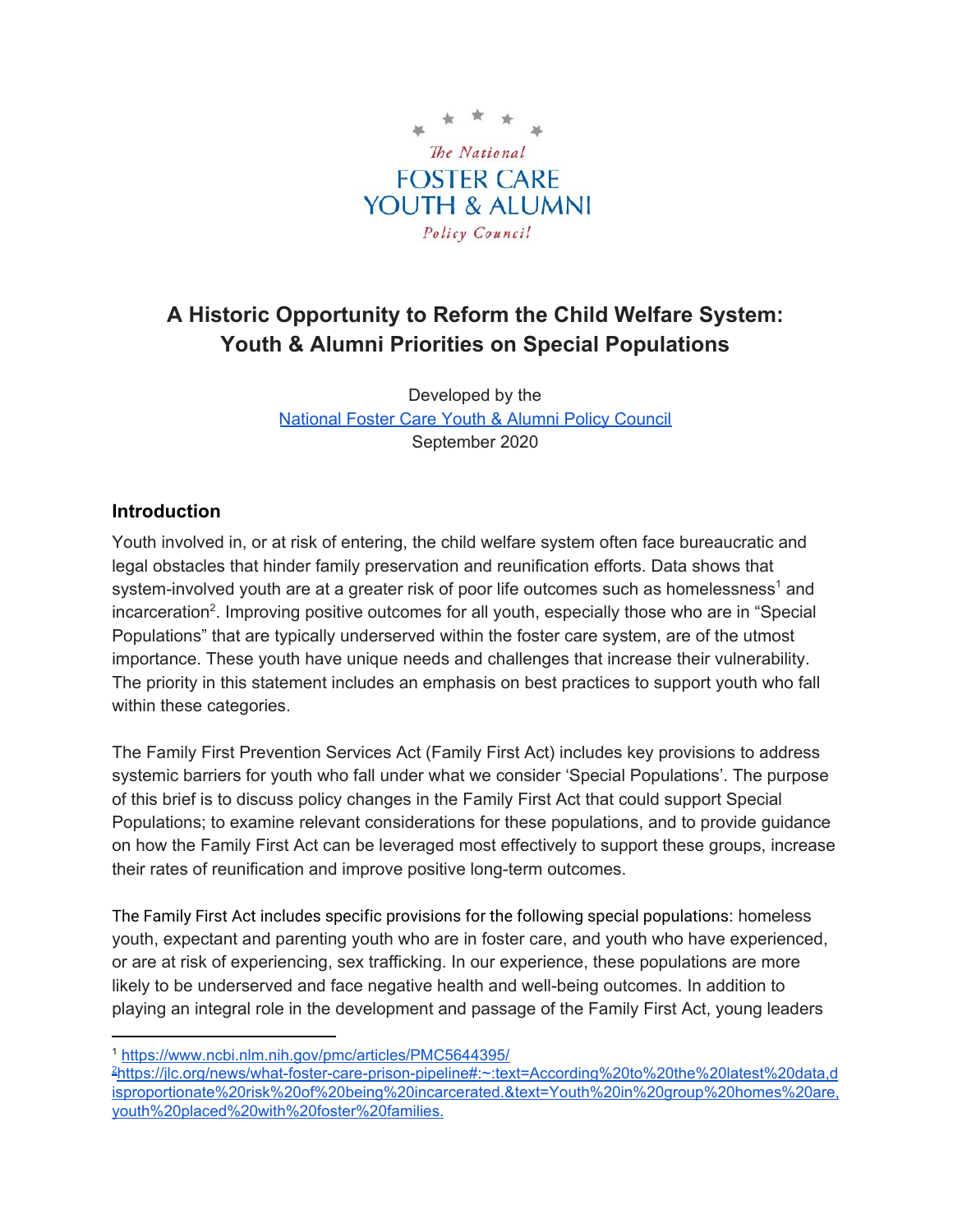from the National Foster Care Youth & Alumni Policy Council are elevating the needs and concerns of Special Populations within the larger narrative to reform child welfare policy and practice. The Council is elevating these policy priorities in consideration of these groups as youth and alumni of foster care, leaders in the child welfare system and other stakeholders craft a vision for a 21st century child welfare system.

#### **Table of Contents**

Defining Special [Populations](#page-2-0)

Past Council Priorities on Special [Populations](#page-2-1)

Priority 1: Train staff, caregivers and youth [themselves](#page-2-2) on how to protect youth from sex [trafficking.](#page-2-2)

Priority 2: Prioritize [gender-equitable](#page-5-0) policies that ensure all expecting and/or parenting youth receive access to legal, prevention and [independent](#page-5-0) living services.

Priority 3: Youth who have been abused or neglected are not [automatically](#page-7-0) delinquents; youth who enter dual [jurisdiction](#page-7-0) should maintain support from child welfare.

Priority 4: Promote inclusive spaces and mandate training on LGBTQIA2-S so that youth who identify as LGBTQIA2-S feel comfortable, safe and supported.

Priority 5: When states and [jurisdictions](#page-9-0) are considering Family First Act candidacy for prevention services, youth with diminished social capital should not be [overlooked](#page-9-0) as [candidates](#page-9-0) for services.

Priority 6: [Acknowledge](#page-11-0) and Implement Cultural Awareness and Inclusivity.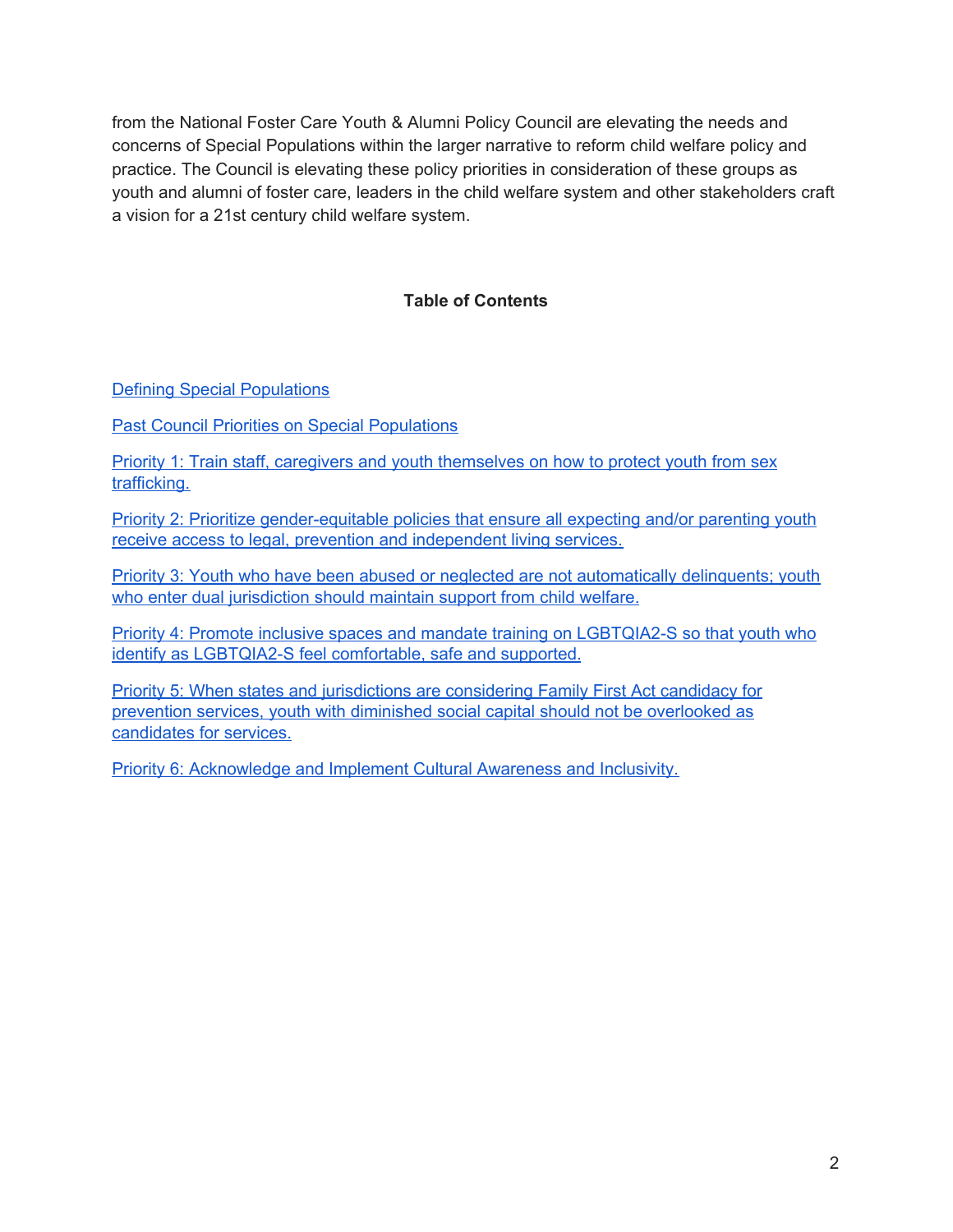## <span id="page-2-0"></span>**Defining Special Populations:**

The Family First Act includes specific provisions for the following special populations: young people at risk of sex-trafficking, young people who have experienced sex-trafficking, expectant and parenting youth who themselves are in foster care, and homeless youth. The Council also considers the following as special populations who are at risk of victimization, exploitation, and biases: youth who age out of care without permanency are at risk of homelessness and sexual exploitation: youth dually involved in child welfare and juvenile justice; LGBTQIA2-S youth, particularly, transgender youth and most noteably Black transgendered youth; unaccompanied youth from other countries; and youth who lack social capital.

### <span id="page-2-1"></span>**Past Council Priorities on Special Populations:**

- **● [Vulnerability](http://nationalpolicycouncil.org/sites/default/files/docs/landingpage/Vulnerability%20Priorities.pdf) to Predators & Sex Trafficking**
- **● Implementing the Preventing Sex Trafficking and [Strengthening](http://nationalpolicycouncil.org/sites/default/files/docs/landingpage/Public%20Law%20113_183%20Priorities.pdf) Families Act (Public Law [113-183\)](http://nationalpolicycouncil.org/sites/default/files/docs/landingpage/Public%20Law%20113_183%20Priorities.pdf)**
- **● [Crossover](http://nationalpolicycouncil.org/sites/default/files/docs/landingpage/Crossover%20Youth%20Priorities.pdf) to Juvenile Justice**
- **● [LGBTQIA2-S](http://nationalpolicycouncil.org/sites/default/files/docs/landingpage/Mental%20Health%20Priorities.pdf) (in Improving Youth Engagement and Access to Mental Health Services)**
- **● Social [Capital](http://nationalpolicycouncil.org/sites/default/files/docs/landingpage/Improving%20Social%20Capital%20for%20Youth%20in%20Foster%20Care%20%281%29.pdf)**

## <span id="page-2-2"></span>**Priority 1: Train staff, caregivers and youth themselves on how to protect youth from sex trafficking.**

Young people in foster care are particularly vulnerable to becoming victims of sex trafficking. The child welfare system is designed to protect youth, yet the system can increase the risk factors that lead them to fall victim to sexual predators. This vulnerability was revealed in a Council poll that asked current and former foster youth questions related to sex trafficking. Over half of the poll respondents indicated being confronted with inappropriate sexual advances outside of system involvement. Most concerningly, almost 40% of respondents had been confronted with inappropriate sexual advances while in foster care and 20% reported being approached by their foster parent in a sexually inappropriate manner.<sup>3</sup> 60% of all sex trafficking victims have histories in the child welfare system. $4$  There are numerous reasons why foster youth are disproportionately represented in sex trafficking, including a lack of social capital, lack of access to resources, lack of training to protect against predators, and inhibited self-efficacy.

<sup>3</sup>[https://www.fosterclub.com/blog/public-policy/comments-national-foster-youth-alumni-policy-council-addr](https://www.fosterclub.com/blog/public-policy/comments-national-foster-youth-alumni-policy-council-addressing-sex-trafficking) [essing-sex-trafficking](https://www.fosterclub.com/blog/public-policy/comments-national-foster-youth-alumni-policy-council-addressing-sex-trafficking)

<sup>4</sup> <https://www.nfyi.org/issues/sex-trafficking/>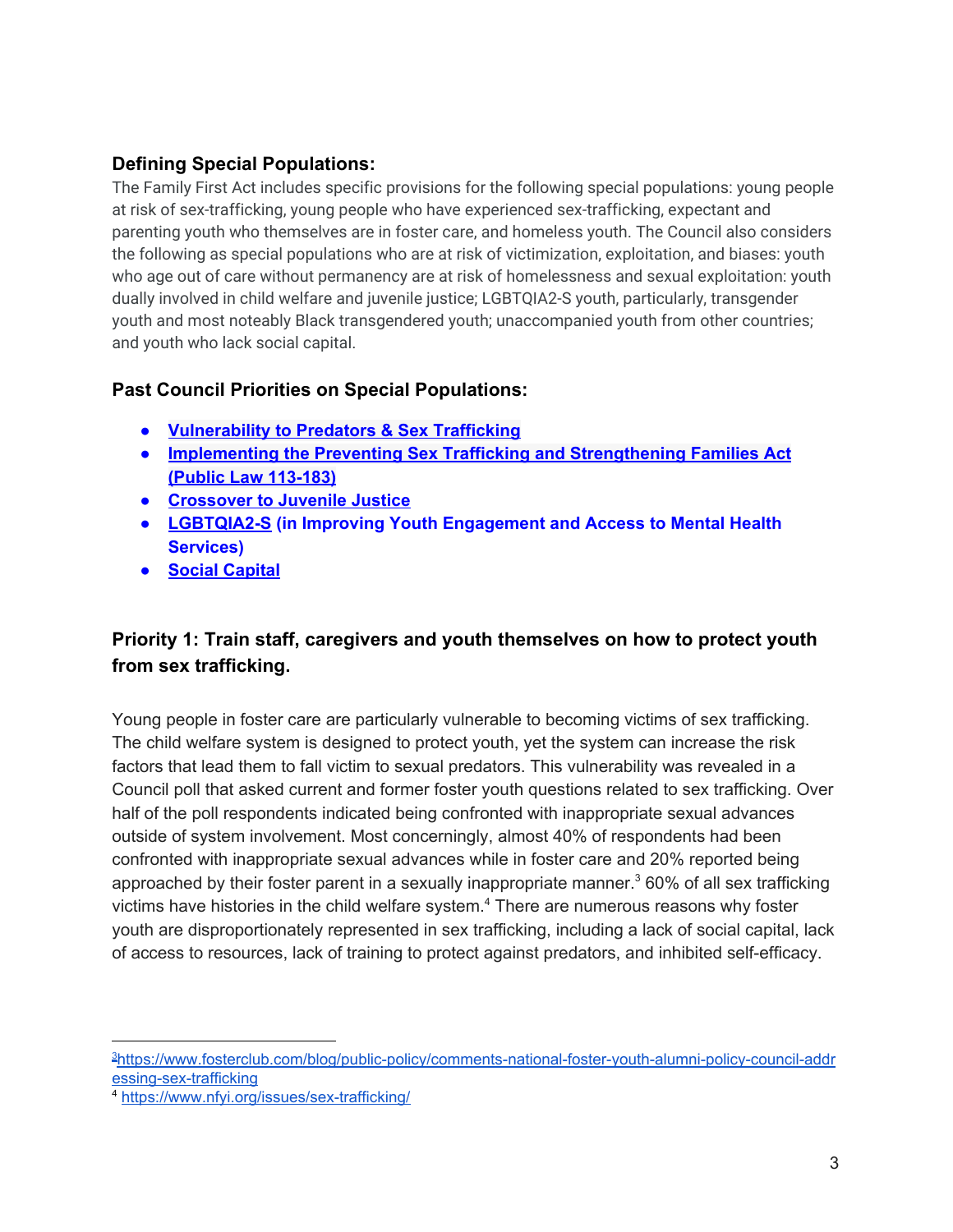In consideration of their exceptional vulnerability to sexual exploitation and sexual abuse, it is necessary that adults working with youth in the child welfare system engage with their clients and create supportive spaces to ensure that appropriate services are available to them, that youth are aware of these resources and how to access them, and that youth feel empowered to utilize the services available. Programs that utilize peer mentors and CSEC (commercial sexual exploitation of children) screening tools have shown to be highly effective for youth who have been or at risk of being sexually-trafficked.Young people should be provided with resources that deepen their connections with caring adults and peers. Additionally, child welfare professionals should receive training on how to identify signs and behaviors that are indicative of sex trafficking and sexual abuse.

One youth participant said that intervention can begin with basic education on healthy relationships and self-worth.

*"Just help the foster youth to understand that they deserve to be treated appropriately and that people are there to listen." - Foster Youth*

- Provide training and technical assistance to states on how to authentically engage youth in their case plans. Keep the youth's voice at the forefront by providing ongoing opportunities to share their wishes, strengths, challenges and concerns throughout the length of the case. Case workers, CASAs and attorneys should receive training on how to authentically engage youth in all aspects of the case planning process. Additionally, youth should be provided with capacity building opportunities like training and coaching.<sup>5</sup>
- CSEC training on issues relevant to special populations should be mandatory for all agency staff, congregate care, service providers and community partners working with youth in care or at risk of entering care. Caregivers are mandated to receive training on issues related to youth in foster care, but other individuals working with the system are not held to the same standard. Those who do seek training in specialized areas may not know how to access it. Volunteers such as CASAs and agency staff such as social workers, lawyers and judges, should be held to the same standard as caregivers and mandated reporters to receive training on how to protect and guide youth who fall into special populations. Training should be based in a trauma-informed framework. Training should be made public and easily accessible to all individuals.
- Train foster parents to learn how to care for vulnerable youth. Many youth enter the foster care system having already witnessed or experienced violence in the home and/or

<sup>&</sup>lt;sup>5</sup> Originally proposed in *Implementing the Preventing Sex Trafficking and [Strengthening](http://nationalpolicycouncil.org/sites/default/files/docs/landingpage/Public%20Law%20113_183%20Priorities.pdf) Families Act* (Public Law [113-183\)](http://nationalpolicycouncil.org/sites/default/files/docs/landingpage/Public%20Law%20113_183%20Priorities.pdf) — Nov 2014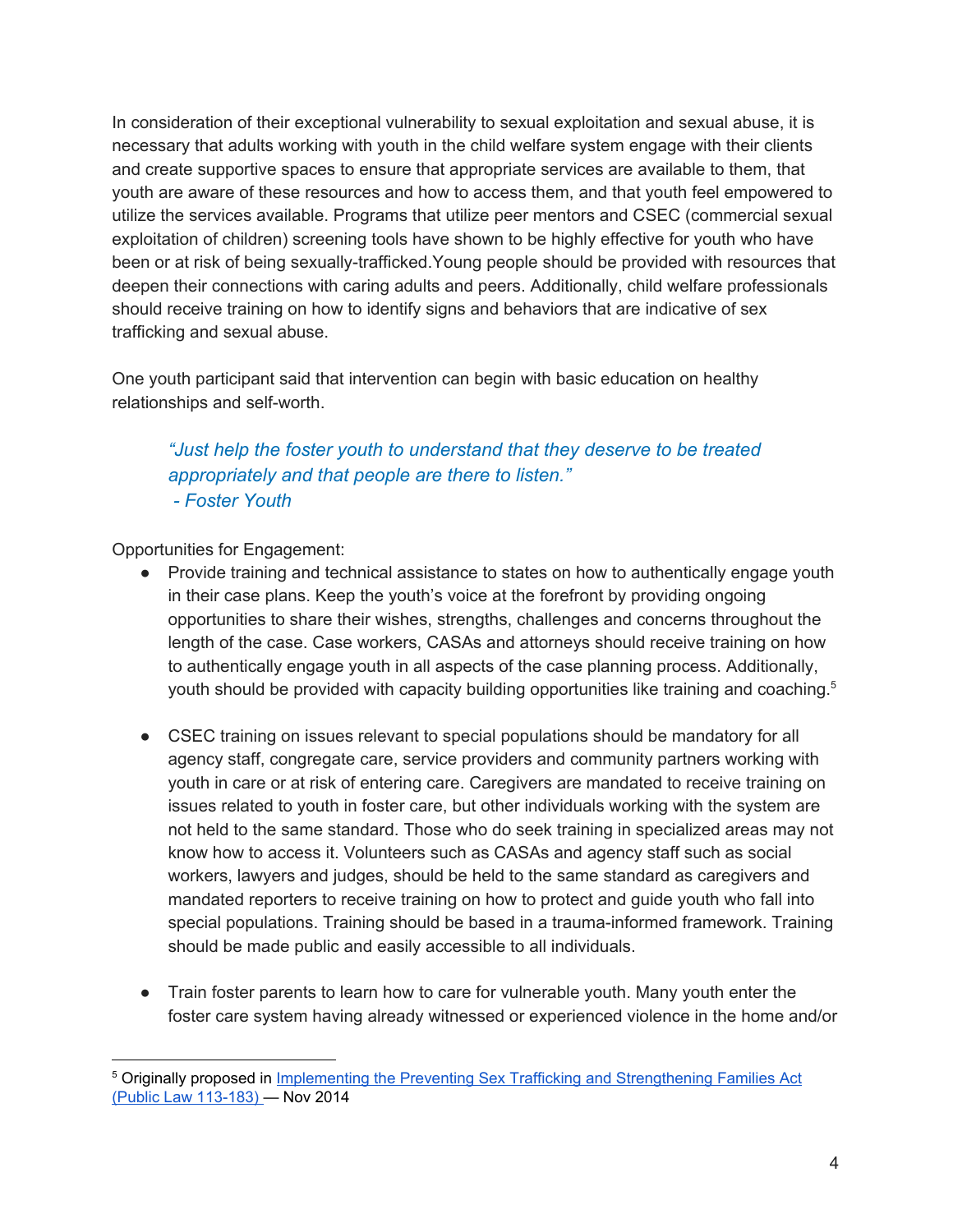inappropriate sexual advances or contact. Education for foster parents should include strategies for helping youth who have been victimized. Topics may include: identifying possible physical or behavioral signs that a youth has experienced abuse; identifying triggers in youth that may be caused by traumatic experiences; how to develop rules and expectations around personal contact such as touching, hugging or making eye-contact, and how to support a youth who may not be comfortable opening up about their abuse. Agencies such as congregate care facilities should encourage ongoing training opportunities and supportive spaces for caregivers to learn from each other, and from licensed practitioners, in order to gain knowledge, tools, guidance and continue developing their competence.

- Allowing the youth to set 'rules' and expectations for physical contact with others in the home empowers the youth and helps them to develop their boundary-setting skills. Youth should create a plan with their caseworkers and caregivers that identifies their physical boundaries, including a specific plan of action that the youth will take if someone is not respecting their boundaries.
- Foster parent education must be carefully crafted so as not to become a source of "tips" for foster parents who may have bad intentions, resulting in increased vulnerability for youth in care. Foster parent licensure should require training on parenting survivors of CSA (child sexual abuse) and sex trafficking, and training hours must be enforced.

## *"The change has to start with the foster parents. The conversations about sex have to happen… how to protect yourself during, how to protect yourself against predators when no one is around, the importance of reporting… The genuine open line of communication is what it's all about." - Foster Youth*

● Educate youth in foster care about why and how their experiences impact and could continue to impact their lives. Foster youth are particularly vulnerable to victimization by predators and the sex trade industry due to multiple factors, including: lost family connections, inconsistent support services while in care and post-care, unaddressed trauma, lack of financial resources, and psychological vulnerabilities. We must ensure that foster youth know that simply being in care can make them more vulnerable, especially if they are placed in a group home or congregate care setting. Youth may age out of the system without finding permanency. Youth need to know what to look for and how to keep themselves safe. Education should be broached in youth conventions, as well as in Independent Living Programs. Workshops or classes could include topics such as: reducing vulnerability to predators; harassment: what constitutes sexual harassment, violence and assault; CSEC: defining and identifying commercial sexual exploitation (sex trafficking), what to do if one is a bystander or witness to sexual abuse, etc.

### *"I did get sexual predator awareness information, but even when it was in a group in foster care, it was always about how to handle the risks from the*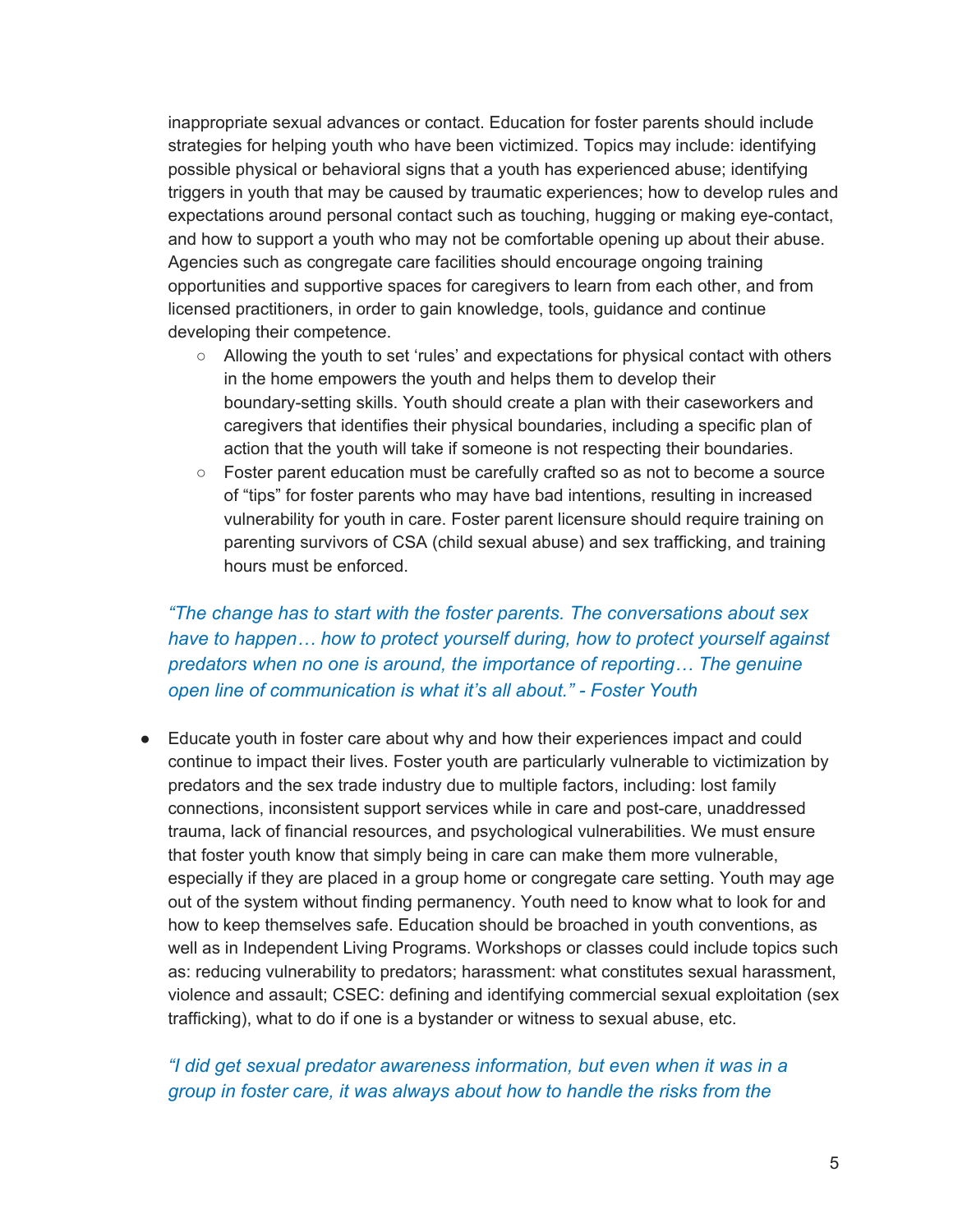*outside....dating violence, stranger danger, etc. No one ever gave me a roadmap for what to do if a professional in care violated my boundaries or sexually abused me." - Foster Youth*

● Ensure that all youth have access to timely, trauma-informed therapy by eliminating barriers to mental health services. Youth should have unobstructed access to appropriate, quality mental health services. Foster youth often experience multiple traumas simply by entering the system: there is the trauma of the initial abuse or neglect that brought them into the foster care system, the trauma of being removed from their biological families, and trauma within the system. Further exposure to traumatizing experiences, like sexual abuse, compound the impact and often result in the delayed development of adult skills and emotional maturity. Our 2012 [poll](http://nationalpolicycouncil.org/sites/default/files/docs/landingpage/Vulnerability%20Priorities.pdf) indicated that foster youth are more likely than not (66%) to have experienced sexual abuse or inappropriate sexual advances, and we believe estimates of sexual abuse is underreported for young people in foster care. Therapy is a critical intervention to bolster the resilience of youth involved with the system.

A youth's ability to access mental health services often depends on a number of extraneous factors, including their geographic location, their age, the willingness of their caregivers to transport them and/or engage in services, the availability and responsiveness of service providers, etc. Youth should have immediate access to services, and states should develop plans to remove barriers.

When youth have prompt access to healthcare and quality mental health services, they are better able to process their traumatic experiences and are more likely to report current incidences of abuse. Therapists trained in trauma focused therapy (such as Trauma Focused Cognitive Behavioral Therapy, or TF-CBT) can support youth in disclosing sexual abuse, whether previously disclosed or not. It is important that foster youth seeking therapy be able to access this resource with or without a formal DSM-IV diagnosis, overriding the current provision that Medicaid can only reimburse states that get a DSM-IV diagnosis for clients. It is also important that the mental health providers available to this population are trauma-informed.

#### *"My therapists were strong advocates for me in reporting the abuse and followed through in regards to legal actions." - Foster Youth*

<span id="page-5-0"></span>**Priority 2: Prioritize gender-equitable policies that ensure all expecting and/or parenting youth receive access to legal, prevention and independent living services.**

The barriers for expecting or parenting youth currently in foster care or transitioning into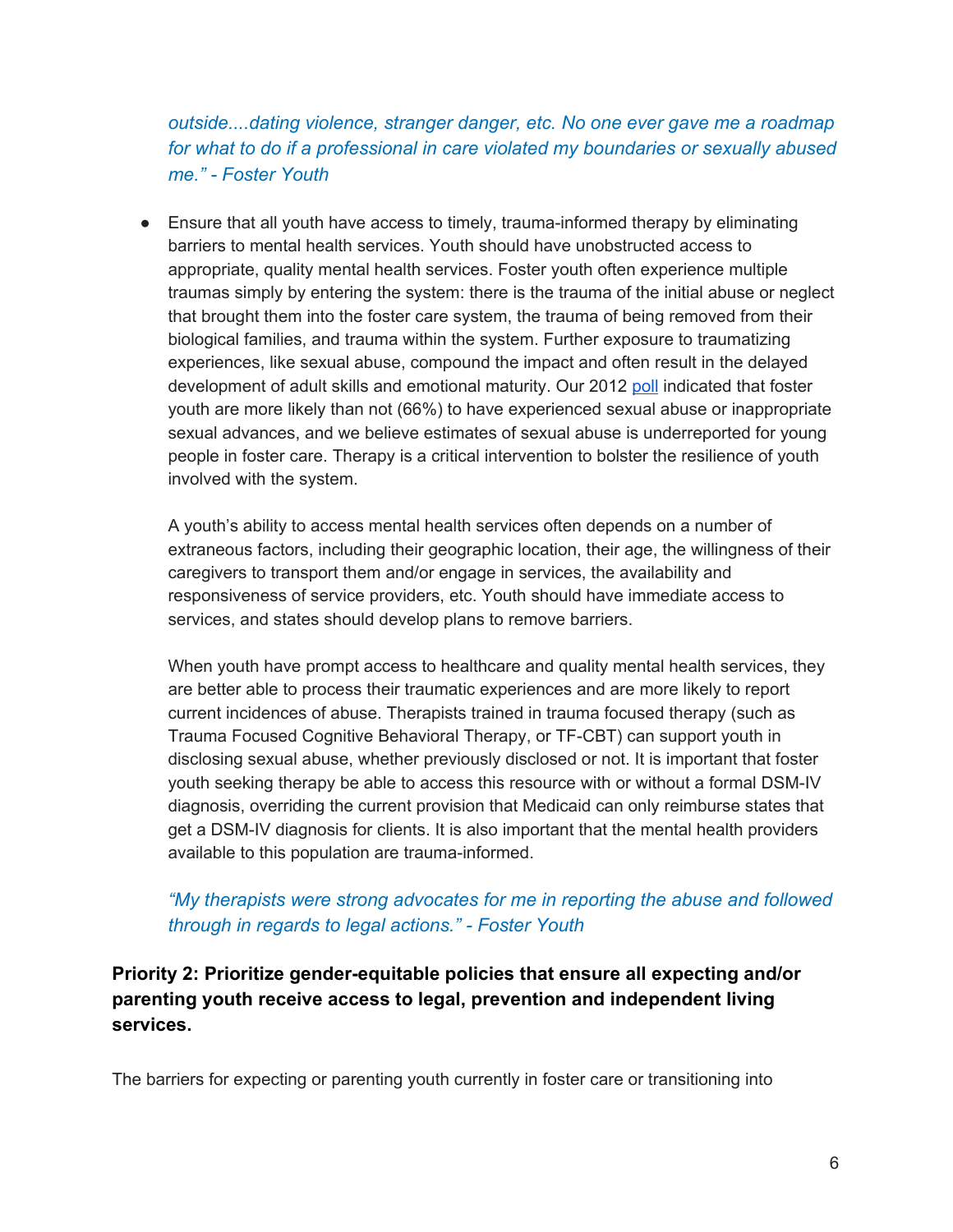adulthood are significantly under-addressed by the child welfare system. Youth are not offered appropriate independent living, legal or prevention services to avoid out-of-home placement for their child. This perpetuates fear of intergenerational child welfare involvement, which acts as a barrier for youth to engage in existing social and health services when expecting and/or parenting. Expecting and parenting youth should have access to services that specifically address child development and parenting, without fear of monitoring for potential of removal.

Paternal engagement in services and goods needs to be as equally prioritized as maternal engagement. Current policy, practice and services available to expectant parents are favorable to servicing the mother only. Under-addressing gender inequality in the expectant and parenting population creates barriers to equitably utilizing community and department services.

*"I never talked about what I planned to do (to support the baby) when I found out I was going to be a father. I was only told to wear protection to prevent it from happening again." - Former Foster Youth, Washington State*

Current considerations:

● Promote utilization of prevention services under the Family First Act.

Envisioning a 21st Child Welfare System:

• Create a role or team within the department to intentionally address the needs and strengths of special populations. Include constituent led policy with intentional language that provides gender equitable expectant and parenting youth prompt legal services to protect their rights as a parent. Promote gender equitable independent living services and supports to this population. Youth who are dependents of the state should have the opportunity to parent without fear that their child will be removed from their care, that they can be subjected to investigation or pressured to accept "voluntary" case management services due to the parent's dependency status.

- Develop policy and practice that intentionally and equitably address the needs of all genders of youth who are expecting or parenting while in, or upon exit of, foster care
- Services that promote gender equitable expectant and parenting services and support
- Provide sexual reproductive health education and access to contraceptives for youth
- Incorporate housing navigators into Independent Living Skills services for expecting and parenting youth
- Support youth engagement that includes youth co-developing and facilitating educational forums for child welfare professionals on prevention services, and how to motivate youth in accessing them
- Provide consistent policy and practice for this population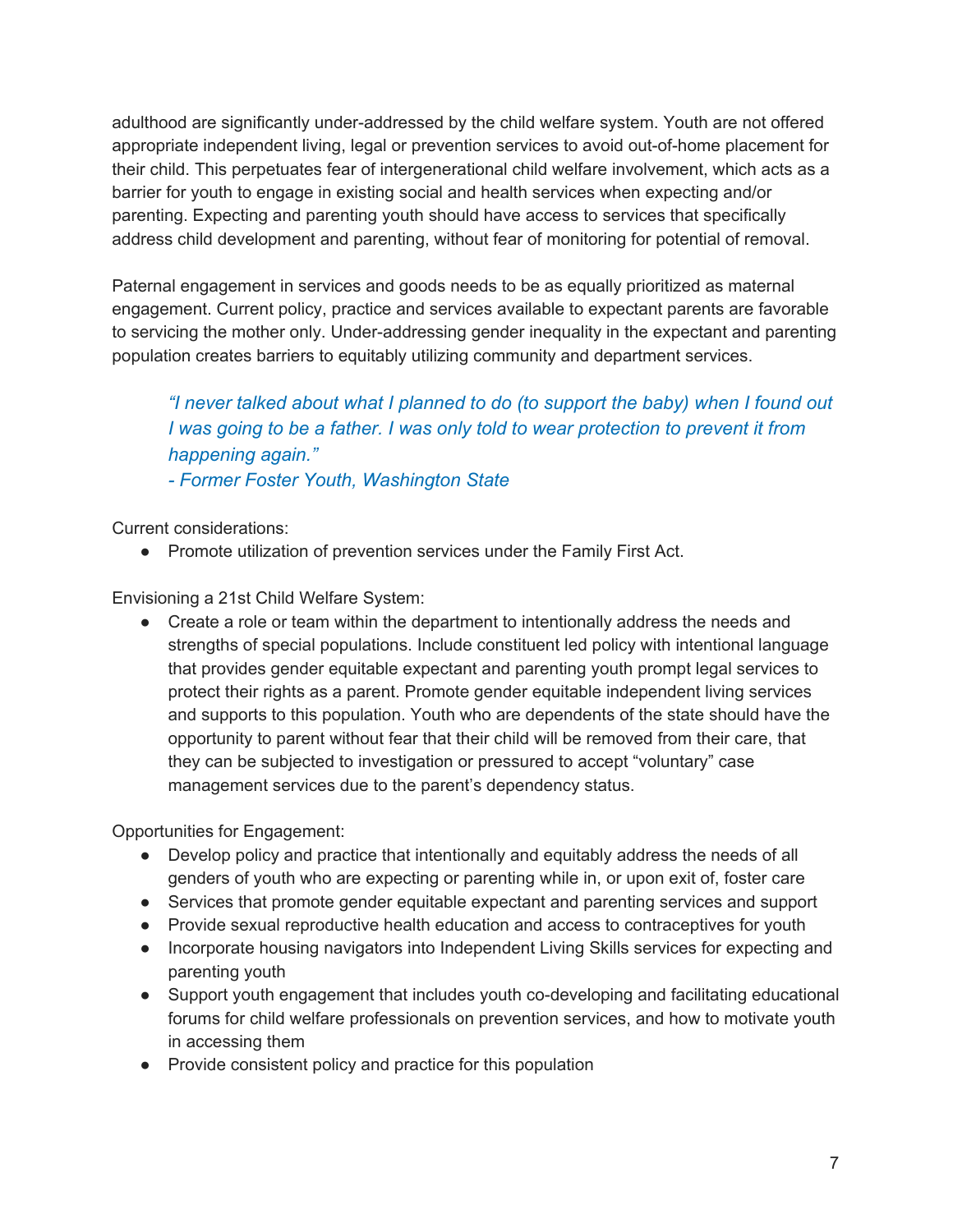*"Being a young teen parent in foster care is very hard because there aren't too many places that will accept young moms and their children. I had to do a lot of things I didn't want to do to provide for my child. I think it would be helpful to give them the training and knowledge needed to take care of a child such as parenting classes etc." - JL, Florida*

## <span id="page-7-0"></span>**Priority 3: Youth who have been abused or neglected are not automatically delinquents; youth who enter juvenile justice should maintain support from child welfare.**

Youth feel unsafe in juvenile justice placements compared to child welfare placements because juvenile justice environments are often very restrictive.

Opportunities for Engagement:

- Developing better placement options so that non-dually involved youth in care are not placed with dually involved youth.
- Don't allow child welfare to 'let go' of us. Child welfare should not 'release' us to the juvenile justice system. When our non-dependent peers enter the juvenile justice system, their family support remains intact. These relationships support them throughout their system experience. Foster youth should receive the same support from child welfare.
- Caseworkers should attend all court hearings. Their attendance will keep them fully informed of our case proceedings so that they have all of the information they need to continue to support us.
- Case management should remain open for those of us who enter the juvenile justice system from foster care. The expectation should be that we will return to foster care and continue to need the same support that we needed previously, if not more.
- Caseworkers in child welfare and juvenile justice need to collaborate with each other and coordinate services as long as we are involved in both systems. We should have the ability to inform our case planning in both systems.
- When possible, the same court which presides over child welfare cases should maintain oversight of the juvenile justice court.

*"My social worker wanted me to be in therapy but I didn't need therapy- I needed a stable placement. Because I became so defiant and became dependent on substances, I had a very difficult time connecting to anyone." - Foster Youth*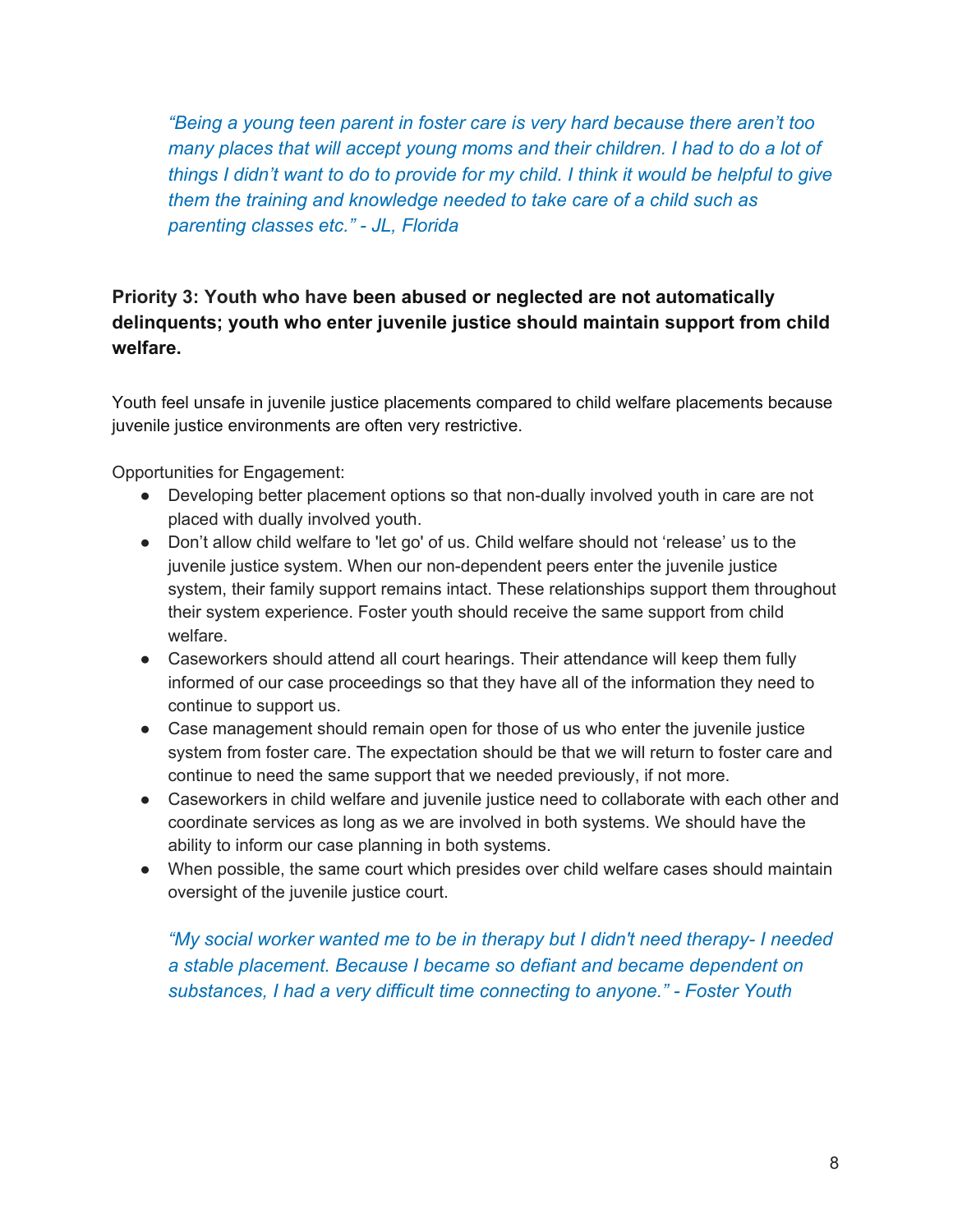#### **Priority 4: Promote inclusive spaces and mandate training on LGBTQIA2-S so that youth who identify as LGBTQIA2-S feel comfortable, safe and supported.**

LQBTQIA2-S youth represent 30.4% of the youth in foster care $6$ . The percentage of youth in foster care who identify as LGBTQIA2-S is larger than the percentage of LGBTQIA2-S youth in the general population. The unacceptable reality for many LGBTQIA2-S youth after facing trauma and maltreatment from their families or caregivers too often enter a foster care system that is ill-equipped to competently meet their needs, and subjects them to further bias and discrimination. Many LGBTQIA2-S youth have an added layer of trauma that comes with being rejected or mistreated because of their sexual orientation, gender identity or gender expression.

Many times, older LGBTQIA2-S youth in care are exposed to sex trafficking and/or engage in drug use to try to heal the pain of rejection.

Agencies that recruit and support resource families and congregate care facilities should be required to adopt and implement LGBTQIA2-S affirming policies and procedures related to youth safety, well being, and permanence. Resource parents and congregate care facilities should create a safe environment that supports any youth's sexual orientation, gender identity and gender expression (SOGIE), and require all staff to learn about transphobia, homophobia, and other oppressions. In addition, training should include education on supporting healthy sexual orientation, gender identity and gender expression.

- Create supportive services and access to information for transgender youth in care who want to start the transition process. Create policies and procedures for those who want to start transitioning.
- Mandate training on LGBTQIA2-S. The LGBTQIA2-S community encompasses many different identities. In order to best support us, caseworkers and resources families should receive training on the meaning of each and every letter.
- Mandate training on the difference between sexual orientation and gender expression
- Identify safe and supporting families for positive development
- Require expert stakeholders with lived experience to be involved in training staff and resource families on the needs of LGBTQIA2-S youth, specifically in trauma informed care and LGBTQIA2-S sensitivity and awareness
- Youth should be placed in settings that respect their sexual orientation and gender expression
- Congregate care facilities should be required to adopt and abide by anti-discrimination policies
- A youth bill of rights that is inclusive of LGBTQIA2-S rights should be adopted and posted. Young people should have the right to live their lives with dignity and to express

<sup>6</sup> LGBTQ Youth in Unstable Housing and Foster Care. Laura Baams, Bianca D.M. Wilson, Stephen T. Russell (Feb. 2019).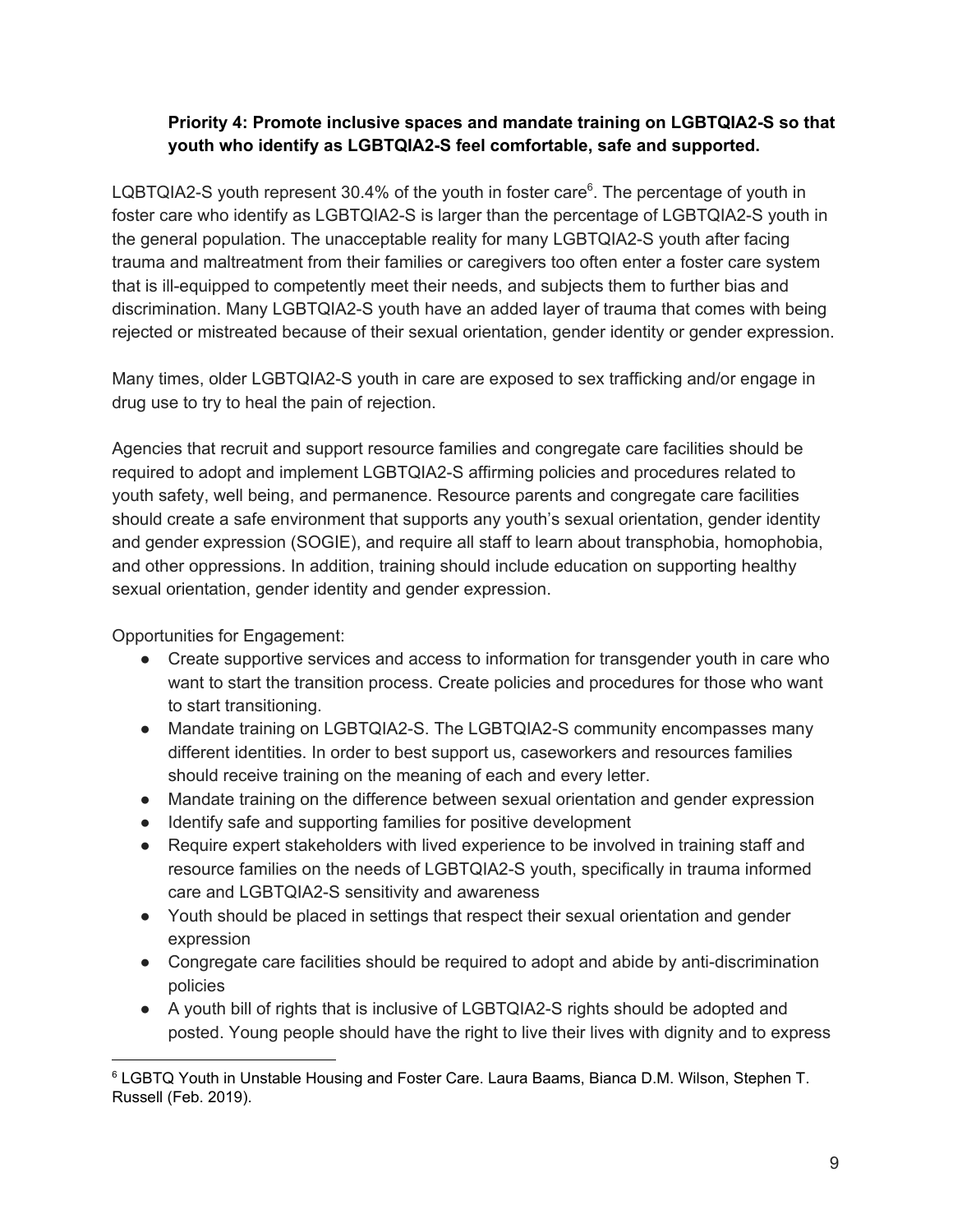themselves without fear. Congregate care should work toward building a more just community in which everyone has an equal opportunity to live openly and honestly.

- Communicate affirmation through LGBTQIA2-S positive signage and messaging
- LGBTQIA2-S foster youth should never be required to participate in conversion or reparative therapy
- All youth should receive age-appropriate dating and sexuality education, regardless of SOGIE
- Congregate care youth and staff should be educated about bullying, homophobia, gender identity and sexual orientation issues
- Iterate the importance of permanency. LGBTQIA2-S youth deserve love and support from families and lifelong connections, just as their non LGBTQIA2-S peers.
- States should be required to diligently recruit LGBT-friendly resource families
- Don't delay family placement of youth in foster care based on their SOGIE and allow youth to express their interest in placement options with LGBTQIA2-S resource parents.

## *"When I left the foster care system, I was never taught how to love. I relied on what I thought love was, however I only ended up getting used." - JRM*

## <span id="page-9-0"></span>**Priority 5: When states and jurisdictions are considering Family First Act candidacy for prevention services, youth with diminished social capital should not be overlooked as candidates for services.**

Youth need to have ongoing support in maintaining existing relationships and establishing long-term networks of people and resources especially upon entering and exiting foster care. Building and maintaining connections is critical for youth and families in both primary prevention and in supporting permanency with life-long family-like connections. These connections are vital to fortifying youth's existing relationships in family settings, schools, job placements and the community. However, organic, familial connections are often lost once youth enter the system due to systemic barriers.

Social capital refers to the network of social relationships that support healthy lifelong development. Unaccompanied minors immigrating to the US, youth at risk of entering foster care and youth who enter into care struggle significantly in navigating the system and cultivating relationships. Relational permanency has been found to be protective against an array of risk factors, including: homelessness, juvenile justice involvement, substance use, and high risk sexual behavior.

As referenced in [Improving](http://nationalpolicycouncil.org/sites/default/files/docs/landingpage/Improving%20Social%20Capital%20for%20Youth%20in%20Foster%20Care%20%281%29.pdf) Social Capital for Youth in Foster Care published by the Council in 2017, "Research during the past two decades shows that a sense of connectedness to others and key institutions in their lives is protective against an array of health risk behaviors and is associated with better mental health outcomes". Social capital is necessary for youth to develop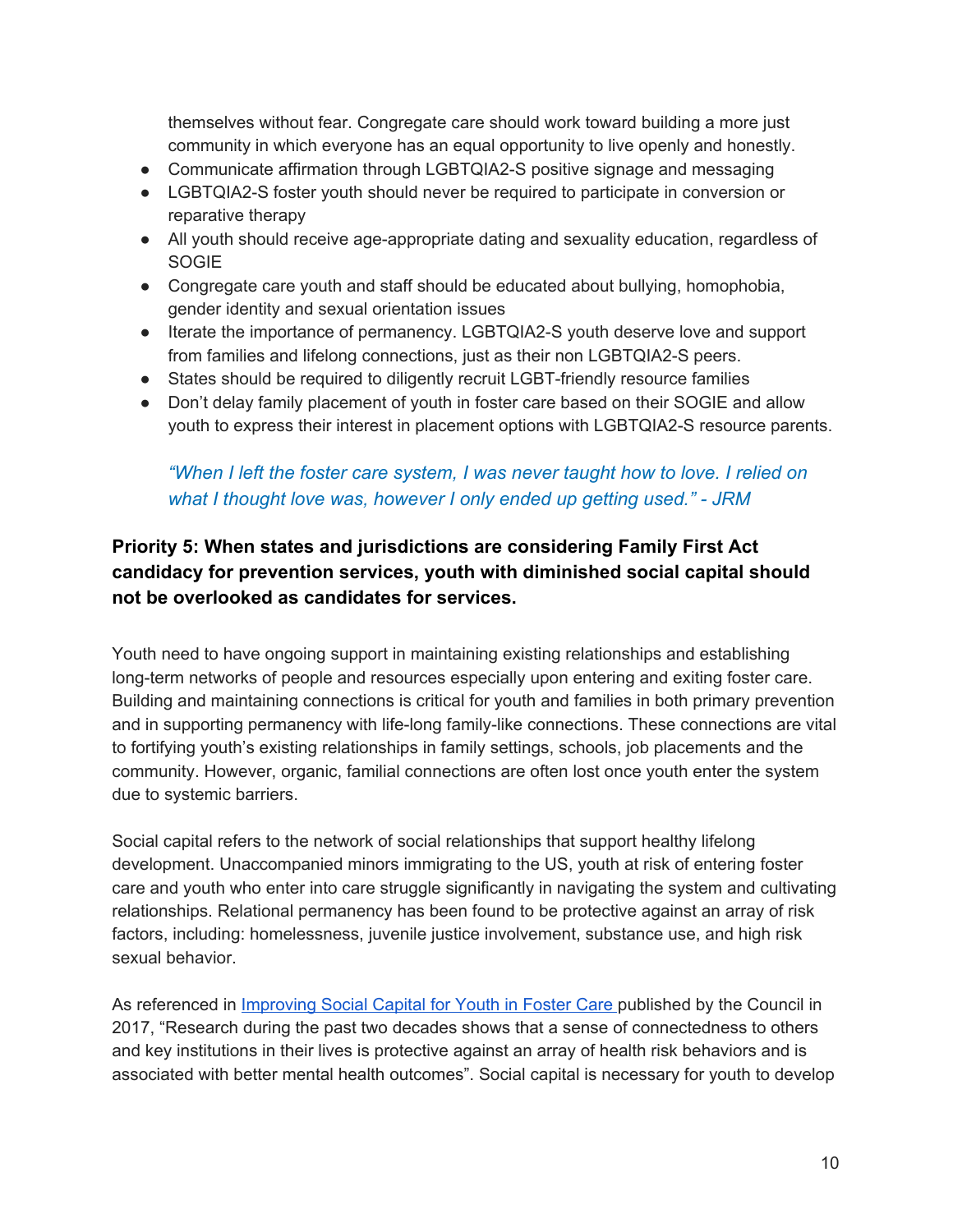healthy adult relationships that are beneficial for their transition into adulthood and to prevent intergenerational child welfare involvement.

*"Think about all of the people in your life who have helped you get to where you are today. Now, imagine if none of those people existed. Or, even worse, what if they did exist but you were not allowed to talk to them or interact with them at all. Your relationship died before it was even born. '' - Former Foster Youth*

Current Considerations:

- Promote strengthening families services and programs
- Implement a broad range of prevention services allowed under the Family First Act to meet varying needs of young people

Envisioning a 21st Century Child Welfare System:

● Create a position or taskforce within the departments delivering child welfare services to intentionally address the needs of unaccompanied youth and those that lack social capital. Help youth identify long term resources and relationships throughout case management and ensure their legal needs are holistically addressed.

- Recognize the importance of preserving family ties by strengthening opportunities for organic sibling, extended family and fictive kin connections in practice and policy
- Promote relationship building through providing youth access to mentors and extra-curricular activities such as sports, band, etc.
- Support normative social functions and milestones for youth, eg. going to the mall with friends, learning to drive, and having access to technology.
- Expand visitation services to include opportunities for organic communication between siblings and allow extended family or fictive kin access to services. This should remain a priority when youth are placed in congregate care or group homes.
- Encourage and allow youth to bring at least two people they identify as "support" persons" to their team decision meetings
- Provide ongoing opportunity for implementation of constituent led policy and practice recommendations
- Involve foster youth in community-based, culturally inclusive services that have opportunities to form organic relationships
- Support positive working foster parent and birth parent relationships through department led engagement services and case management
- Select and train foster parents to support youth and family connections, versus training foster parents as a pipeline to adoption.
- Implement placement constellation models that allow youth to remain in their community and school upon out-of-home placement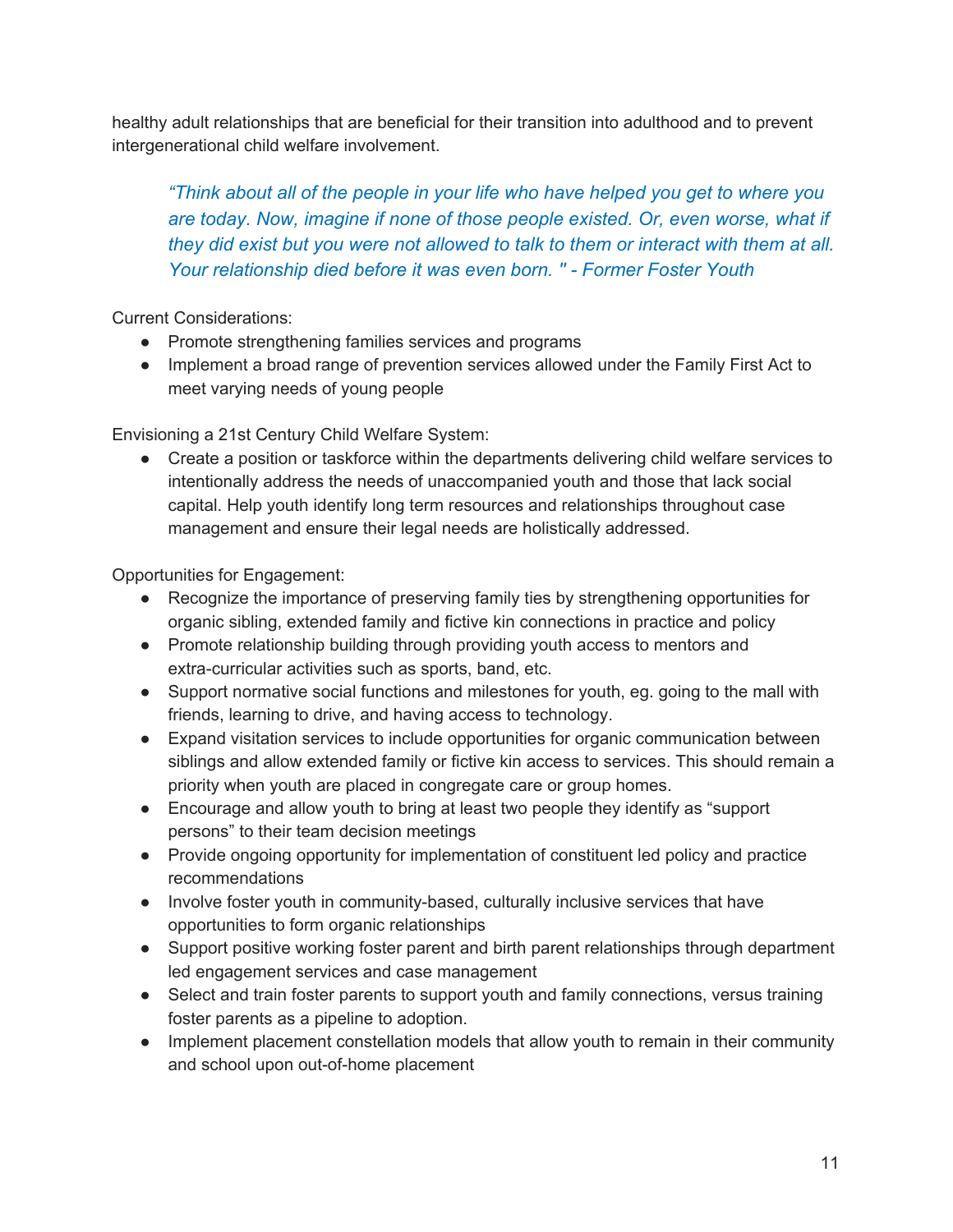● Promote awareness of Safe and Stable Family services and provide families strength based access to engaging in them

*"Having someone who not only believed in but supported growth of self belief in my worth, voice, and ability to thrive has pushed my life onto a positive path that's unstoppable." - Former foster youth, 23, Pennsylvania*

### <span id="page-11-0"></span>**Priority 6: Acknowledge and Implement Cultural Awareness and Inclusivity.**

"If you are neutral in situations of injustice, you have chosen the side of the oppressor" -Desmond Tutu

For the sake of normalcy and well being, safe and equitable spaces for the development of a youth's culture is imperative. Culture is "The customs, arts, social institutions, and achievements of a particular nation, people, or other social group"<sup>7</sup>. In conversations surrounding child welfare, the importance of culture is often omitted. According to an article by Drs. Catherine Ann Cameron, Sombat Tapanya, Cindy Lau, and Jiawen Chen, "Identity formations are critical developmental accomplishments in negotiating resilience. They involve establishing cohesive senses of self and appraisals of inherent personal strengths and weaknesses in contexts of environmental offerings. Further, identity processes call upon understanding the collective beliefs and values of one's community"<sup>8</sup>.

Ties to their culture often function as a protective factor for youth. When a young person's culture goes unrecognized, not only does it cause a social divide, it adds additional trauma and stress. More importantly, it is a massive disservice to our youth. While in care, youth should have access to and be encouraged to participate in cultural events, activities and spiritual/religious customs. By acknowledging and implementing cultural comprehension and inclusivity, we can strengthen communities, improve social capital and reduce the trauma that a child is experiencing while in care.

## *"When I was in care I was told not to speak Patois in the group home because it wasn't considered proper English"- Former foster youth, age 25, Florida*

Council considerations:

- Culturally supportive services (workshops and panels, trips to cultural events and festivals)
- Community-based care that is reflective and supportive of our culture

<sup>7</sup> <https://www.merriam-webster.com/dictionary/culture>

<sup>8</sup>Chen, J., Lau, C., Tapanya, S. & Cameron, C. A. (2012). Identities as protective processes: socio-ecological perspective on youth resilience. Journal of Youth Studies, 15(6), p. 761-779. <https://doi.org/10.1080/13676261.2012.677815>